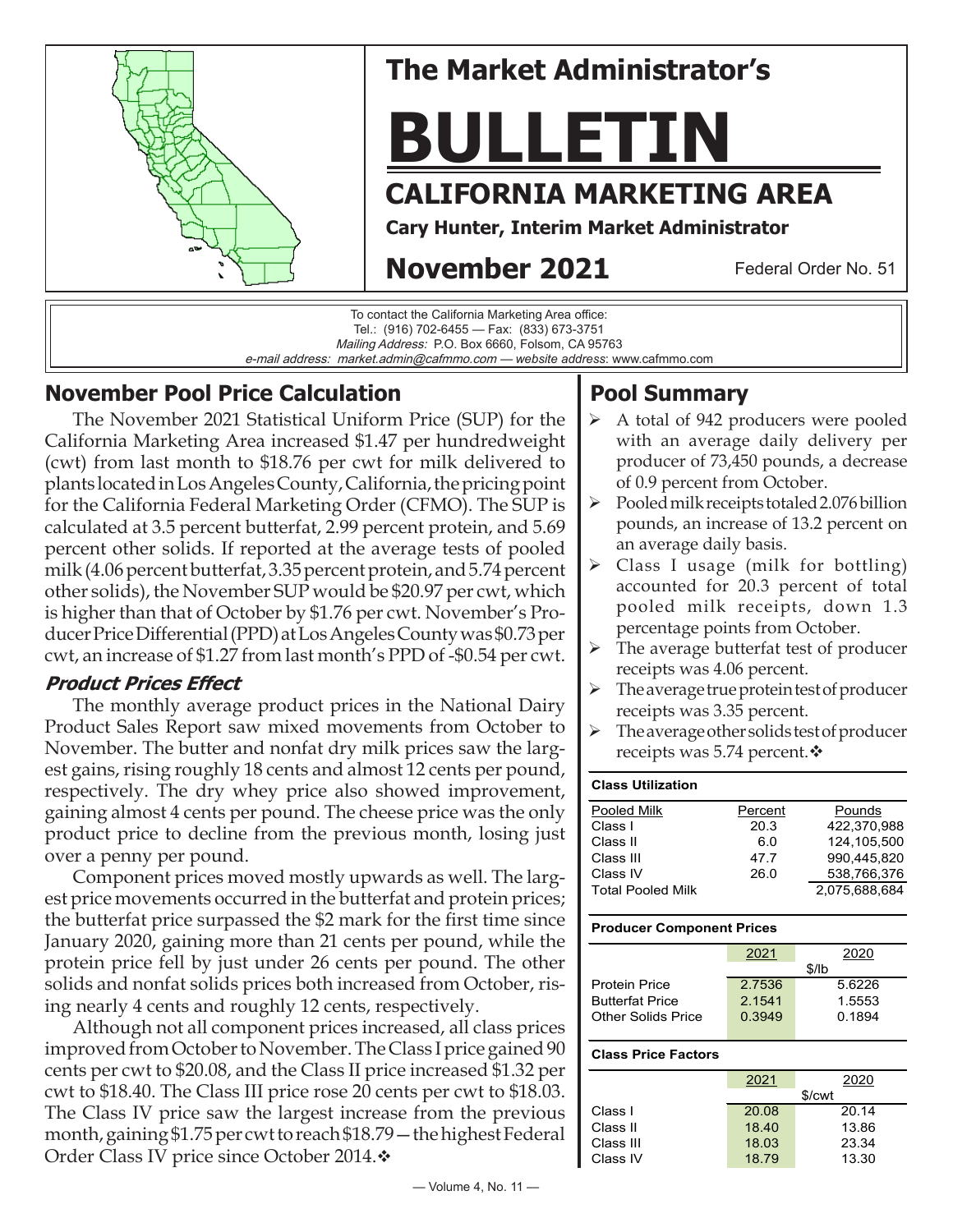## **Three Years of Multiple Component Pricing in California**

## **Butterfat, Protein Tests Reach New High**

The November 2021 Federal Order (FO) 51 pool average tests were announced at 4.06 percent butterfat, 3.35 percent protein, and 5.74 percent other solids, marking the highest butterfat and protein tests since the Order's inception in November 2018. The record high tests are consistent with a mostly increasing trend in component levels (compared to the year prior). From November 2018 to November 2019, the weighted average butterfat test was 3.87 percent and that of protein was 3.22 percent. From November 2020 to November 2021, the average tests were considerably higher; butterfat averaged 3.92 percent and protein averaged 3.24 percent. Figures 1 and 2 illustrate the mostly rising levels of components from year to year as well as their seasonal fluctuations, depicting the pool average component tests for butterfat and protein from November 2018 to November 2021. Though the trend is not without exception; the late fall of 2019 and early winter of 2020 posted butterfat and protein tests below that

of the year prior. These lower tests coincided with a decrease of more than a billion pounds on average in the monthly Class III pool volume. Nonetheless, pool component tests have increased in many months with comparable volumes in each Class.





Figures 1 and 2 also depict that the increases in component levels are not unique to one month or season; year-over-year gains are not isolated to periods typically associated with high component levels like November and December but are also achieved

in months with low component levels like June and July. Aside from seasonality, other factors such as improved genetics, the classified usage of pooled milk, feed costs, and changing consumer preferences may affect the tests depicted in the figures.

#### **Butterfat, Protein Prices Draw Closer**

The butterfat price reached \$2.1541 in November 2021—its highest level since December 2019. Figure 3 plots the FO 51 Class III butterfat and protein prices from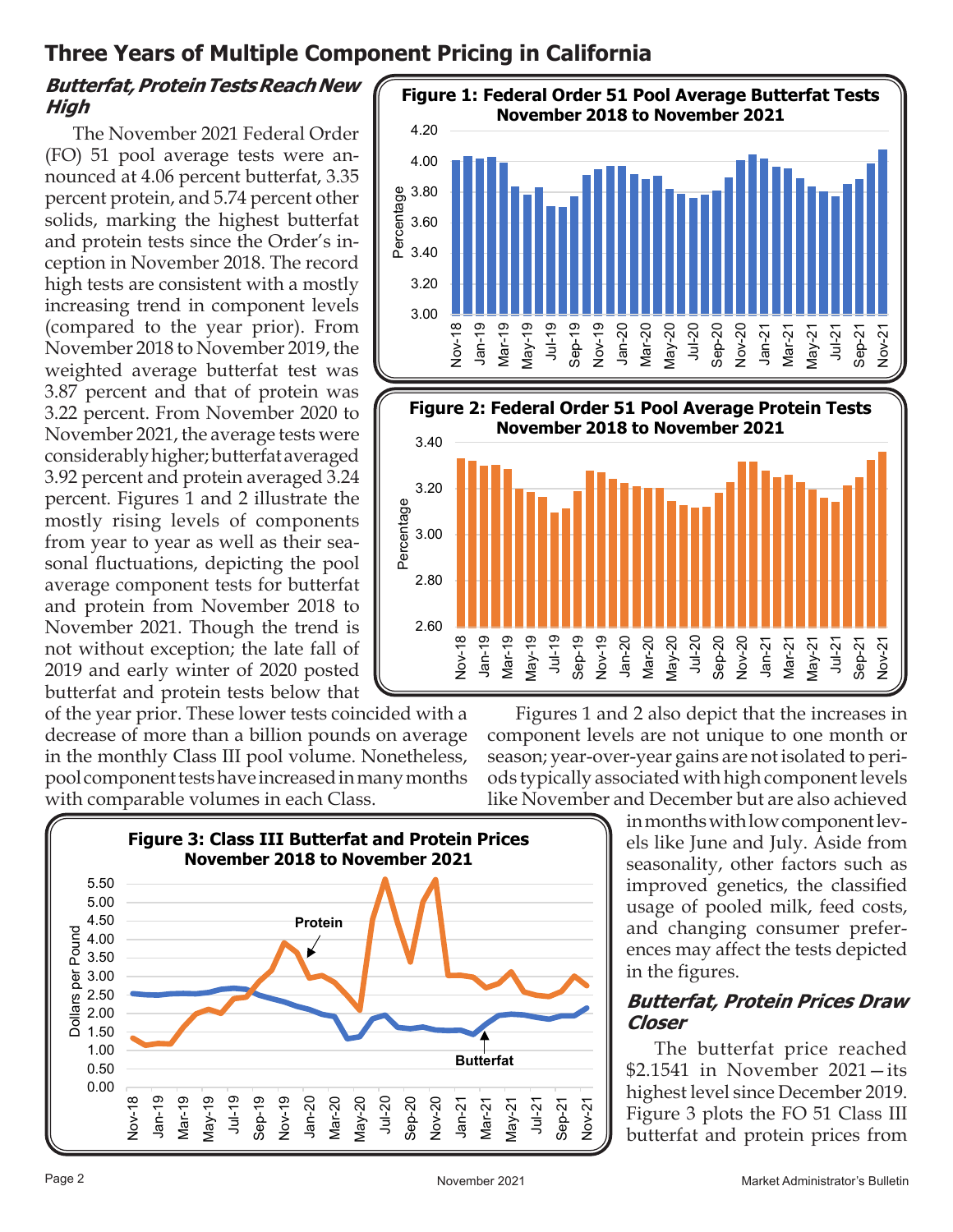November 2018 to November 2021 emphasizing their relationship as well as the wide disparities between the two experienced in 2020 due to record cheese prices and the consequences of the COVID-19 pandemic. As depicted, the protein price typically holds a higher price position, averaging almost 83 cents per pound above the butterfat price over the period. Recently, however, the butterfat price has drawn closer to the protein price. The butterfat price was less than 60 cents below the protein price in November for only the second time after September 2019. The protein price, on the other hand, trended down in November but remained more than 25 cents per pound above 2021's low in August. Despite the decrease, increased parity between the two prices can indicate more balanced demand for dairy products and milk Classes. Examining the price and quantity of butterfat and protein alludes to producer prices, as each account for a large share of producer milk checks.

#### **Gross Payment Composition**

Producers are paid in accordance with multiple component pricing under FO 51, meaning that the price a producer receives depends on both the price and quantity of the relevant components in their milk. Figure 4 examines the composition of gross payment for a hypothetical dairy farm producing two million pounds of milk at the pool average com-

ponent tests in November 2021 and November 2020. Compared to the year prior, gross prices at the pool average component tests are more than \$4.60 per cwt higher in November 2021 despite a decrease exceeding \$2.00 per pound in the protein price. While the price for protein decreased, prices for butterfat and other solids both increased. Figure 4 also conveys the share of gross value for each component at pool average tests. Notably, the share of gross value was relatively similar between butterfat (42 percent) and protein (44 percent) in November 2021, providing a sharp contrast to November 2020 when the share of protein tripled that of butterfat. The improved balancein thesecomponent prices—and their respective product and class prices—helped to improve the Producer Price Differential well above its large negative value in November 2020. Additionally, their relatively high levels worked to push the FO 51 Statistical Uniform Price at pool average tests to its highest level to date. **❖** 

## **2022 Reporting and Payment Dates**

A list of reporting and payment dates for 2022 are now available on the California Federal Market[ing Order website at: www.cafmmo.com/order/](https://cafmmo.com/order/reporting-and-payment-dates/) reporting-and-payment-dates. $\cdot$